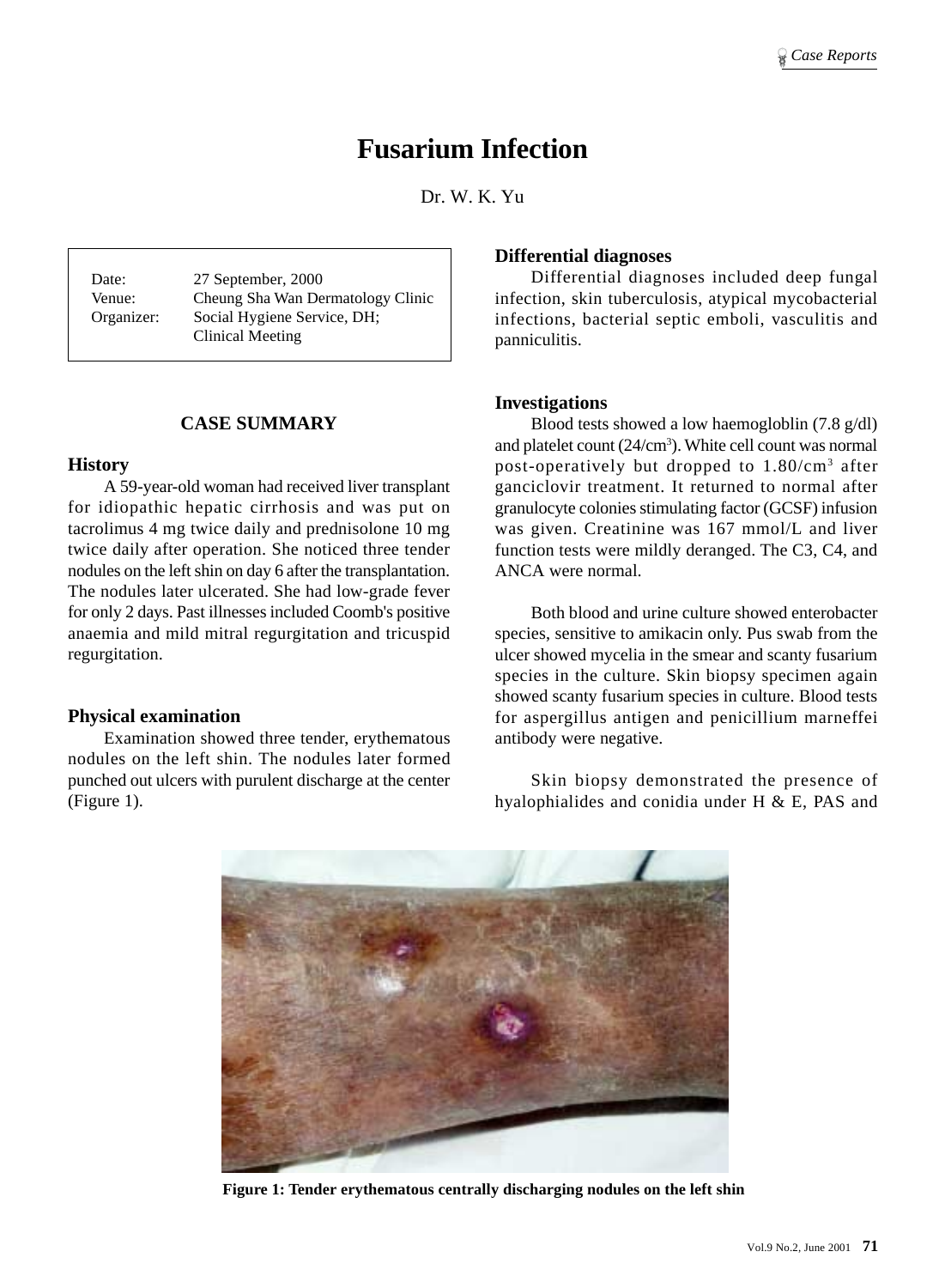Grocott stain. The fungal hyphae showed branching and septation, suggestive of mould infection. There was dermal tissue necrosis, and granulomatous infiltration with lymphocytes, histiocytes, and some multinucleated giant cells (Figure 2 and 3).

Radiographs of left tibia, computed tomography scans of brain and thorax were negative.

## **Diagnosis**

The diagnosis of fusarium infection was made.

## **Management**

Prednisolone was maintained at 10 mg twice daily, and tacrolimus was decreased to 1 mg twice daily. Initially cefalexin was given to cover for bacterial infection, then mevopenen and amikacin were given for the bacteraemia. Neutropenia occurred after ganciclovir treatment for cytomegalovirus infection. GCSF was given and white cell count gradually returned normal.

Amphotericin B was started against the fusariosis but later changed to liposomal amphotercin B (AmBisome) because of deteriorating renal function. Lipofuscin parenteral nutrition was given in the last 3 days of illness.

## **Progress**

The general condition gradually deteriorated, with anorexia, myalgia, fatigue, confusion, shortness of



**Figure 2: High power view showing focal necrosis and a mixed dermal inflammatory infiltrate with occasional multinucleated giant cells. Hyaline phialoconidia are noted within histiocytes. (H & E stain) (By courtesy of Dr. Nigel Trendell-Smith)**



**Figure 3: Many typical phialoconidia of variable sizes and occasional hyphae are demonstrated by Grocott modified silver methanamine stain. (By courtesy of Dr. Nigel Trendell-Smith)**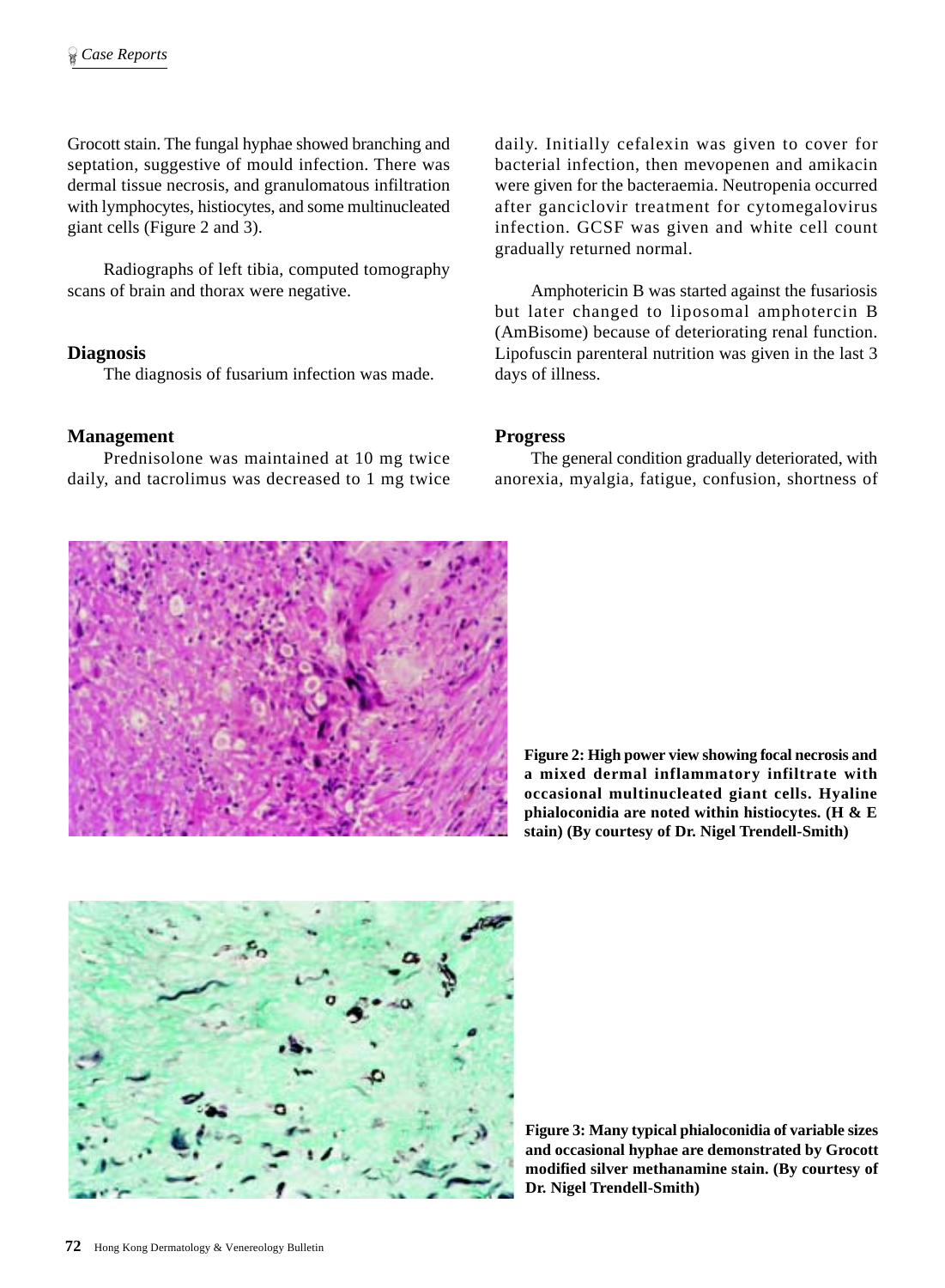breath, oliguria, increasing metabolic acidosis, and finally cardiac arrest.

# **REVIEW ON FUSARIUM INFECTION**

The first case of disseminated fusariosis was reported in 1973. Most cases have occurred in patients with haematological malignancies.<sup>1</sup> There have been an increasing number of deep tissue and disseminated infections in recent years, presumably due to the increased use of immunosuppressive treatments for malignancies and transplants.

Up to 1995, 15 species had been reported to cause human and animal diseases. Common species includes F. solani (commonest), F. oxysporum, F. verticlloides, F. proliferatum, and F. anthophilum.1

#### **Source and Portal of entry**

Fusarium is a ubiquitous saprophytic fungus in the soil. It causes diseases in plants and animals. In immunocompetent patients it may cause eumycetoma, onychomycosis or harmlessly colonize ulcers. However, in immunocompromised patients, it may cause deep and disseminated infections. It enters the body through the skin, by following a localized infection, wound contamination, indwelling venous catheter,<sup>2</sup> trauma, or even spider bite. It may also enter by inhalation of spores.

#### **Predisposing factors**

Invasive fusariosis occurs almost exclusively in immunosuppressed patients.3-5 Among invasive fungal infections of post-marrow transplant patients, candidiasis is the commonest. Among moulds, aspergillosis is the commonest and fusariosis is the next commonest.2

## **Clinical features**

Fever, fungaemia, and myalgia may occur. Skin, blood, lung and sinuses infections are most common but most other body organ systems can also be affected.<sup>6</sup>

Skin lesions are present in 80% cases of disseminated infection. They may be primary or metastatic. They are important for early diagnosis because of accessibility for biopsy and culture. Typical skin lesions are painful, erythematous, subcutaneous nodules and plaques, which later undergo central necrosis, forming "black eschar" or "ecthyma gangrenosum-like lesions". Other reported morphology included lesions with a surrounding rim of erythema, erythematous macules with or without central necrosis, palpable or non-palpable purpura, flaccid pustules, and cellulitis overlying sinusitis or osteomyelitis. Sometimes there is associated digital cellulitis or superficial white onychomycosis.

#### **Diagnosis**

Definitive diagnosis depends on the presence of both hyphae in histology and positive culture. Positive culture from non-sterile sites, such as skin or sputum needs to be differentiated from colonization. Repeated positive culture in high risk patients are suggestive of infection.

#### **Investigation**

#### *Histopathology*

It is important for early diagnosis because cultures take at least 7 days. Fungus can be seen under H & E or PAS stain, but Gomori methenamine silver (GMS) or Grocott is best for showing adventitious sporulation.

Histology shows dermal necrosis and acute inflammation. Blood vessel invasion with hyphae and thrombosis occurs more frequently than in aspergillus. Granuloma is sometimes present. Hyalohyphomycosis, which means the presence of hyaline hyphae filaments (phialides) and unicellular form spores (phialoconidia) in the histology, is present in specimens with fusarium, paecilomyces, acromonium and aspergillus species. In aspergillosis, only 45-degree hyphae branching are present and hyphae are uniform in diameter. In paecilomyces, acromonium and fusarium, hyphae branching of both 45 and 90 degree are present, and hyphae diameter is smaller and irregular. Differentiation between fusarium, paecilomyces and acromonium are usually impossible. Candida yeast cells may resemble conidia, but can be distinguished by their rounded apex and broader truncate basal scar.7

#### *Microbiology*

Fungal culture is done in Sabouraud agar without cycloheximide for a maximum of 21 days. Blood culture